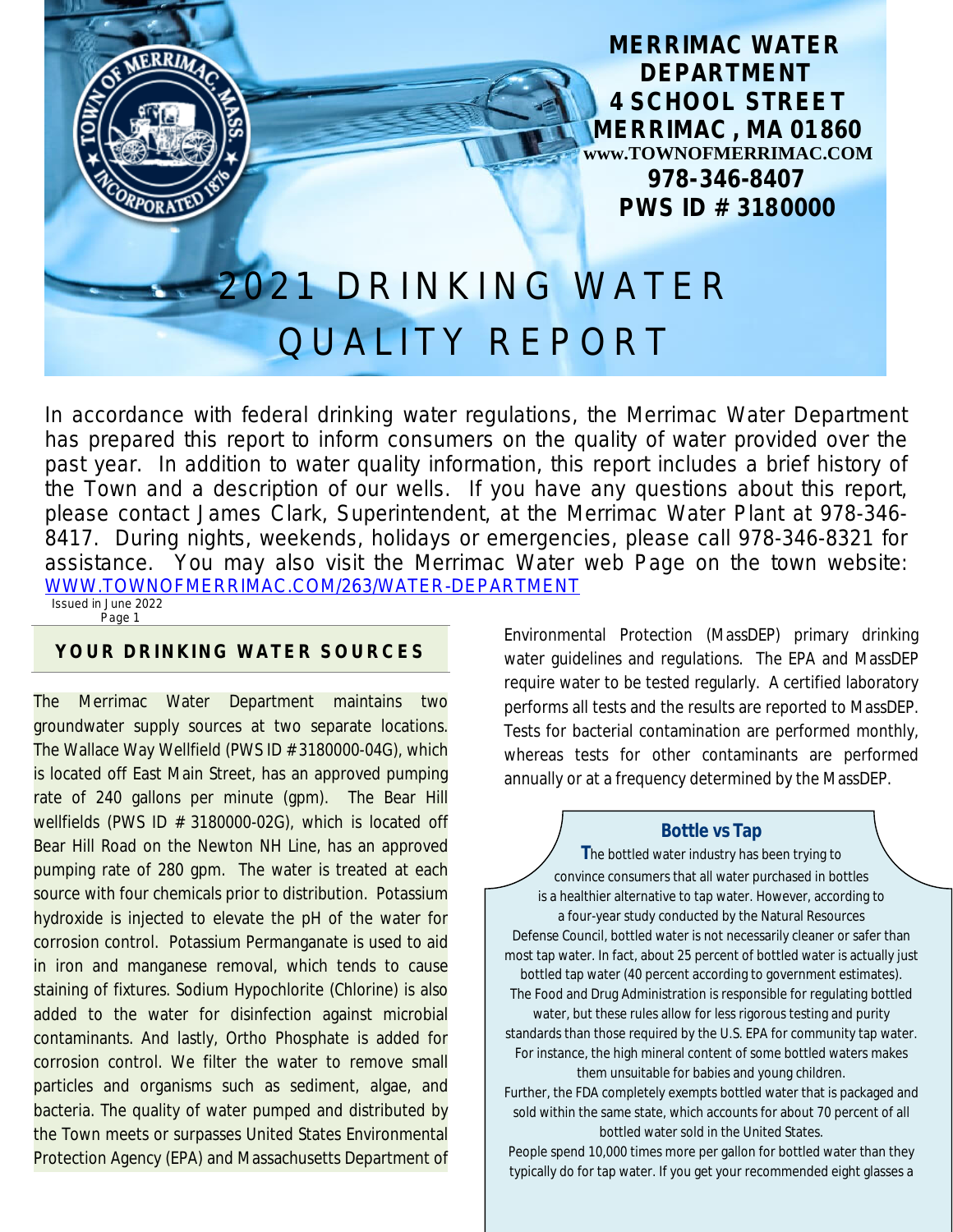day from bottled water, you could spend up to \$1,400 annually. The same amount of tap water would cost about 49 cents. Even if you installed a filter device on your tap, your annual expenditure would be far less than what you would pay for bottled water.

#### **PROTECTION OF WATER SOURCES**

The Water Department has taken an active approach in protecting its groundwater supply sources. A Zone II Delineation, which estimates the area of contribution for the well, was approved for the Bear Hill-Sargent's Pit Well by the MassDEP in 2001. The Zone II Delineation for Merrimac are primarily a mixture of forest and residential land uses, with a small portion consisting of agriculture activities. Zone II's were completed under the MassDEP's Source Water Assessment and Protection (SWAP) program in July 1999 and December 2000. The SWAP report assesses the susceptibility of the public water supply to potential sources of contamination. MassDEP determined

the susceptibility of the Wells to be moderate. Our water sources are protected by gate access to authorized personnel only.

In addition, the SWAP reports recommended that the Town make two amendments to the Groundwater Protection District Bylaw that was adopted in 1994. These changes include providing specific language within the Bylaw prohibiting landfilling of wastewater and septage residuals from the Zone II and prohibiting expansion of impervious surface on exiting nonresidential land within Zone II so that the impervious surfaces are not greater than 10% of the lot size. The complete SWAP report can be reviewed online at **[https://www.mass.gov/doc/merrimac](https://www.mass.gov/doc/merrimac-water-department-swap-report/download)water-department-swap-report/download** Hardcopies can be found at the Merrimac Water Department Business office at 4 School Street, lower Level.

Issued in June 2022 **Page 2** 

# **SUBSTANCES FOUND IN DRINKING WATER**

Sources of drinking water (*both tap water and bottled water*) include rivers, lakes, streams, ponds, reservoirs, springs, and wells. As water travels over the surface of the land or through the ground, it dissolves naturally-occurring minerals and, in some cases, radioactive material, and can pick up substances resulting from the presence of animals or from human activity. *Contaminants that may be present in source water include:*

**Microbial contaminants** - such as viruses and bacteria, which may come from sewage treatment plants, septic systems, agricultural livestock operations, and wildlife.

**Inorganic contaminants** - such as salts and metals, which can be naturally-occurring or result from urban stormwater runoff, industrial or domestic wastewater discharges, oil and gas production, mining, or farming.

**Pesticides and herbicides** - which may come from a variety of sources such as agriculture, urban stormwater runoff, and residential uses.

**Organic chemical contaminants** - including synthetic and volatile organic chemicals that are by-products of industrial processes and petroleum production, and can also come from gas stations, urban stormwater runoff, and septic systems.

**Radioactive contaminants** - which can be naturally occurring or be the result of oil and gas production and mining activities.

**Lead** - If present, elevated levels of lead can cause serious health problems, especially for pregnant women and young children. Lead in drinking water is primarily from materials and components associated with service lines and home plumbing. The Merrimac Water Department is responsible for providing high quality drinking water, but cannot control the variety of materials used in plumbing components. When your water has been sitting for several hours, you can minimize the potential for lead exposure by flushing your tap for 30 seconds to 2 minutes before using water for drinking or cooking. If you are concerned about lead in your water, you may wish to have your water tested. Information on lead in drinking water, testing methods, and steps you can take to minimize exposure is available from the Safe Drinking Water Hotline or at <http://www.epa.gov/safewater/lead>

**Manganese** - is a naturally occurring mineral found in rocks, soil, groundwater, and surface water. Manganese is necessary for proper nutrition and is part of a healthy diet, but can have undesirable effects on certain sensitive populations at elevated concentrations. The United States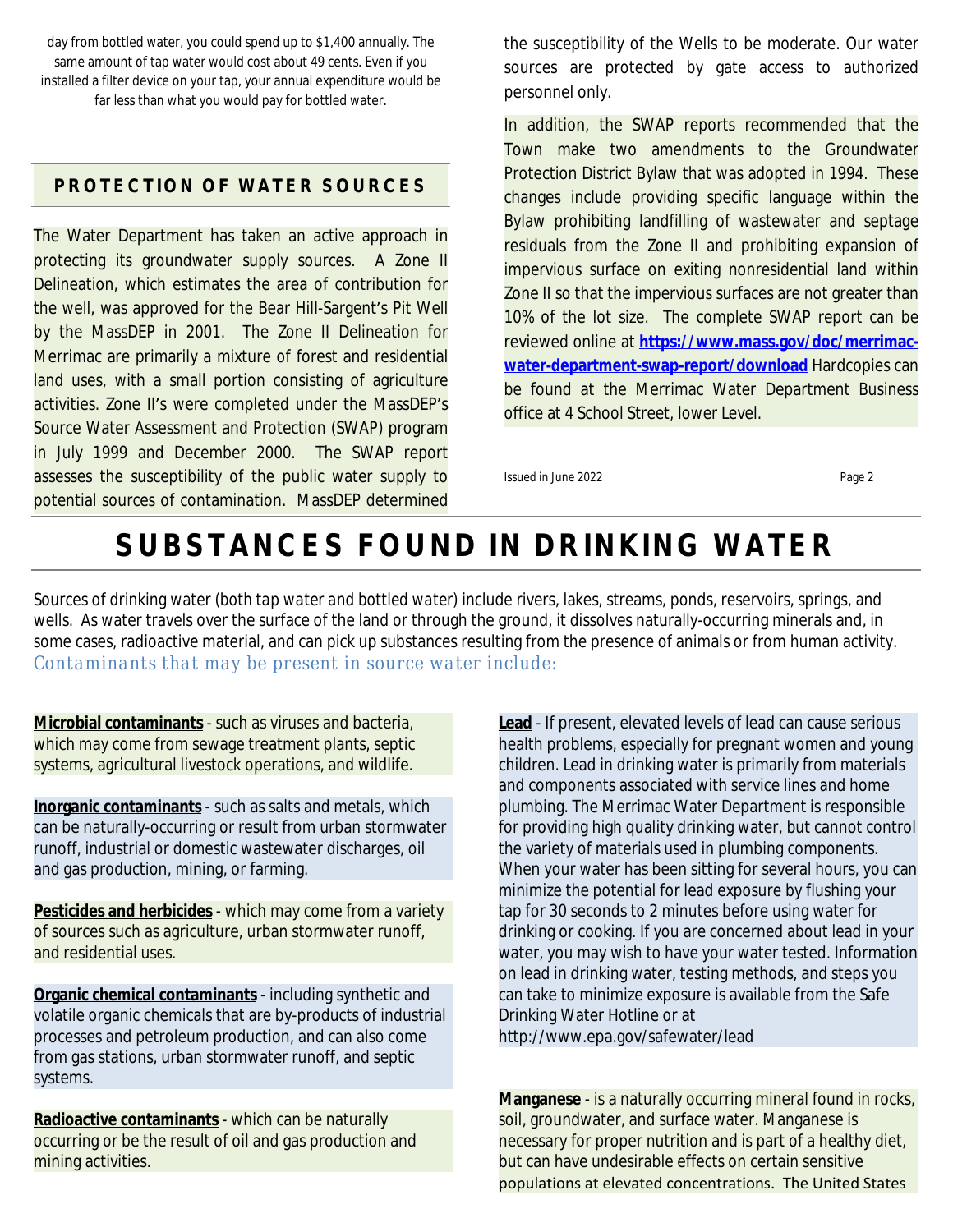Environmental Protection Agency (EPA) and MassDEP have set an aesthetics-based Secondary Maximum Contaminant Level (SMCL) for manganese of 50 mg/L (micrograms per liter), or 50 parts per billion. In addition, MassDEP's Office of Research and Standards (ORS) has set a drinking water guideline for manganese (ORSG), which closely follows the EPA public health advisory for manganese. **Drinking water may naturally have manganese and, when concentrations are greater than 50 ppb, the water may be discolored and taste bad. Over a lifetime, the EPA recommends that people drink water with manganese levels less than 300 ppb and over the short term, EPA recommends that people limit their consumption of water with levels over 1000 ppb, primarily due to concerns about possible neurological effects. Children younger than one year old should not be given water with manganese concentrations over 300 ppb, nor should formula for infants be made with** **that water for more than a total of ten days throughout the year.** The ORSG differs from the EPA's health advisory because it expands the age group to which a lower manganese concentration applies from children less than six months of age to children up to one year of age to address concerns about children's susceptibility to manganese toxicity. See: EPA Drinking Water Health Advisory for Manganese on this webpage: **[https://www.epa.gov/sites/production/files/2014-](https://www.epa.gov/sites/production/files/2014-09/documents/support_cc1_magnese_dwreport_0.pdf%20) 09/documents/support\_cc1\_magnese\_dwreport\_0.pdf**. and MassDEP Office of Research and Standards Guideline (ORSG) for Manganese: **[http://www.mass.gov/eea/docs/dep/water/drinking/alph](http://www.mass.gov/eea/docs/dep/water/drinking/alpha/i-thru-z/mangorsg.pdf) [a/i-thru-z/mangorsg.pdf](http://www.mass.gov/eea/docs/dep/water/drinking/alpha/i-thru-z/mangorsg.pdf)** For more information go to: **[http://www.mass.gov/eea/docs/dep/water/drinking/alph](http://www.mass.gov/eea/docs/dep/water/drinking/alpha/i-thru-z/mangfactsheet.pdf)**

**a/i-thru-z/mangfactsheet.pdf**

#### Issued in June 2022 Page 3

In order to ensure that tap water is safe to drink, EPA and MassDEP prescribe regulations that limit the amount of certain contaminants in water provided by public water systems. FDA and Massachusetts Department of Public Health regulations establish limits for contaminants in bottled water that must provide the same protection for public health.

Drinking water, including bottled water, may reasonably be expected to contain at least small amounts of some contamination. The presence of contaminants does not necessarily indicate that water poses a health risk. More information about contaminants and potential health effects can be obtained by calling the EPA's Safe Drinking Water Hotline (1-800-426-4791).

Some people may be more vulnerable to contaminants in drinking water than the general population. Immuno-compromised persons such as persons with cancer undergoing chemotherapy, persons who have undergone organ transplants, people with HIV/AIDS or other immune system disorders, some elderly, and infants can be particularly at risk from infections. These people should seek advice about drinking water from their health care providers. EPA/CDC guidelines on appropriate means to lessen the risk of infection by Cryptosporidium and other microbial contaminants are available from the Safe Drinking Water Hotline at 1-800-426-4791.

# **IMPORTANT DEFINITIONS**

**Maximum Contaminant Level (MCL)** – the highest level of a contaminant that is allowed in drinking water. MCLs are set as close to the MCLGs as feasible using the best available treatment technology.

**Maximum Contaminant Level Goal (MCLG)** – the level of a contaminant in drinking water below which there is no known or expected risk to health. MCLGs allow for a margin of safety.

**Secondary Maximum Contaminant Level (SMCL)** – These standards are developed to protect aesthetic qualities of drinking water and are not health based.

**Action Level (AL)** – The concentration of a contaminant which, if exceeded, triggers treatment or other requirements which a water system must follow.

**Parts Per Million (ppm)** – This unit is equivalent to one milligram per liter (mg/L). One part per one million is equal to:

- One minute in two years
- One penny in \$10,000
- One ounce in 82,500 pounds

**Parts Per Billion (ppb)** – Micrograms per liter (ug/L). **Picocuries Per Liter (pCi/L)** - (a measure of radioactivity)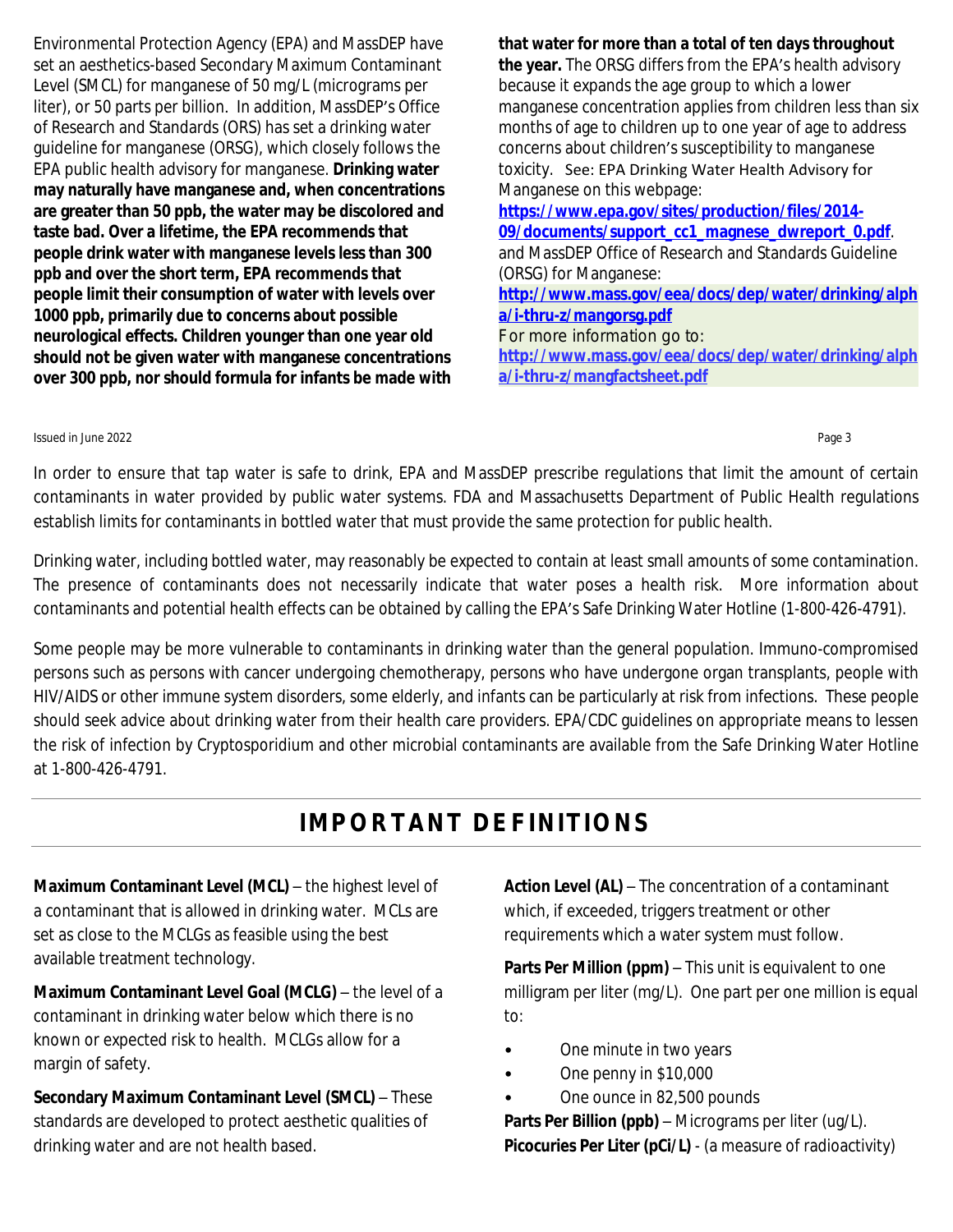#### **Maximum Residual Disinfectant Level Goal (MRDLG)** – The

level of a drinking water disinfectant below which there is no known or expected risk to health.

**Maximum Residual Disinfectant Level (MRDL) –** The highest level of disinfectant (chlorine) allowed in drinking water.

#### **Massachusetts Office of Research and Standards**

**Guideline (ORSG)** – This is the concentration of a chemical in drinking water, at or below which, adverse health effects are unlikely to occur after chronic (lifetime) exposure. If exceeded, it serves as an indicator of the potential need for further action.

**Lead and Copper 90th Percentile** – Out of every 10 homes sampled, 9 were at or below this level. This number is

compared to the action level to determine lead and copper compliance.

**Unregulated Contaminants -** Unregulated contaminants are those for which EPA has not established drinking water standards. The purpose of unregulated contaminant monitoring is to assist EPA in determining their occurrence in drinking water and whether future regulation is warranted.

**Level 1 Assessment:** A Level 1 Assessment is a study of the water system to identify potential problems and determine (if possible) why total coliform bacteria have been found in our water system.

Issued in June 2022 Page 4

### **WATER QUALITY TESTING RESULTS**

The following results are from sampling done in 2021 or during the most recent monitoring period for each contaminant group tested in accordance with the regulations. Only the detected contaminants are shown.

|                 | Date(s)<br>Collected | $90TH$ percentile                    | Action<br>Level | <b>MCLG</b> | # of sites<br>sampled | # of sites above<br><b>Action Level</b> | Possible Source of Contamination                                                                                |
|-----------------|----------------------|--------------------------------------|-----------------|-------------|-----------------------|-----------------------------------------|-----------------------------------------------------------------------------------------------------------------|
| Lead<br>(ppb)   | $7/26/21-$<br>9/921  | <b>Below</b><br>Detectable<br>limits | 0.015           | 0           | 20                    |                                         | Corrosion of household plumbing<br>systems; Erosion of natural<br>deposits                                      |
| Copper<br>(ppm) | 07/26/21-<br>9/9/21  | 0.32                                 | 1.3             | 1.3         | 20                    | none                                    | Corrosion of household plumbing<br>systems; Erosion of natural<br>deposits; Leaching from wood<br>preservatives |

| Turbidity                                                                                                                                                                                                                   | <b>TT</b>            |                                                                           | Lowest Monthly % of<br><b>Samples</b> |                                 | <b>Highest Detected Daily</b><br>Value |                    | Violation (Y/N)                                                                                      | Possible Source of Contamination                                              |  |  |
|-----------------------------------------------------------------------------------------------------------------------------------------------------------------------------------------------------------------------------|----------------------|---------------------------------------------------------------------------|---------------------------------------|---------------------------------|----------------------------------------|--------------------|------------------------------------------------------------------------------------------------------|-------------------------------------------------------------------------------|--|--|
| Daily<br>Compliance (NTU)                                                                                                                                                                                                   | 5                    |                                                                           |                                       | .16                             |                                        | N                  |                                                                                                      | Soil runoff                                                                   |  |  |
| Monthly Compliance*                                                                                                                                                                                                         | At least 95%         |                                                                           | 100%                                  |                                 | -----                                  |                    |                                                                                                      |                                                                               |  |  |
| Turbidity is a measure of the cloudiness of the water. We monitor it because it is a good indicator of water quality.                                                                                                       |                      |                                                                           |                                       |                                 |                                        |                    |                                                                                                      |                                                                               |  |  |
| *Monthly turbidity compliance is related to a specific treatment technique (TT). Our system filters the water so at least 95% of our samples each month must be<br>below the turbidity limits specified in the regulations. |                      |                                                                           |                                       |                                 |                                        |                    |                                                                                                      |                                                                               |  |  |
| <b>Regulated Contaminant</b>                                                                                                                                                                                                | Date(s)<br>Collected | <b>Highest Result or</b><br><b>Highest Running</b><br>Average<br>Detected | Range<br>Detected                     | <b>MCL</b><br>or<br><b>MRDL</b> | MCLG or<br><b>MRDLG</b>                | Violation<br>(Y/N) |                                                                                                      | Possible Source(s) of<br>Contamination                                        |  |  |
| <b>Inorganic Contaminants</b>                                                                                                                                                                                               |                      |                                                                           |                                       |                                 |                                        |                    |                                                                                                      |                                                                               |  |  |
| Nitrate (ppm)                                                                                                                                                                                                               | 4/13/21              | 0.60                                                                      | $0.30 -$<br>0.60                      | 10                              | 10                                     | N                  | Runoff from fertilizer use:<br>leaching from septic<br>tanks; sewage; erosion of<br>natural deposits |                                                                               |  |  |
| <b>Volatile Organic Contaminants</b>                                                                                                                                                                                        |                      |                                                                           |                                       |                                 |                                        |                    |                                                                                                      |                                                                               |  |  |
| Benzene (ppb)                                                                                                                                                                                                               | 7/07/2021            | ND.                                                                       | <b>ND</b>                             | 5                               | $\Omega$                               | N                  |                                                                                                      | Discharge from factories;<br>leaching from gas storage<br>tanks and landfills |  |  |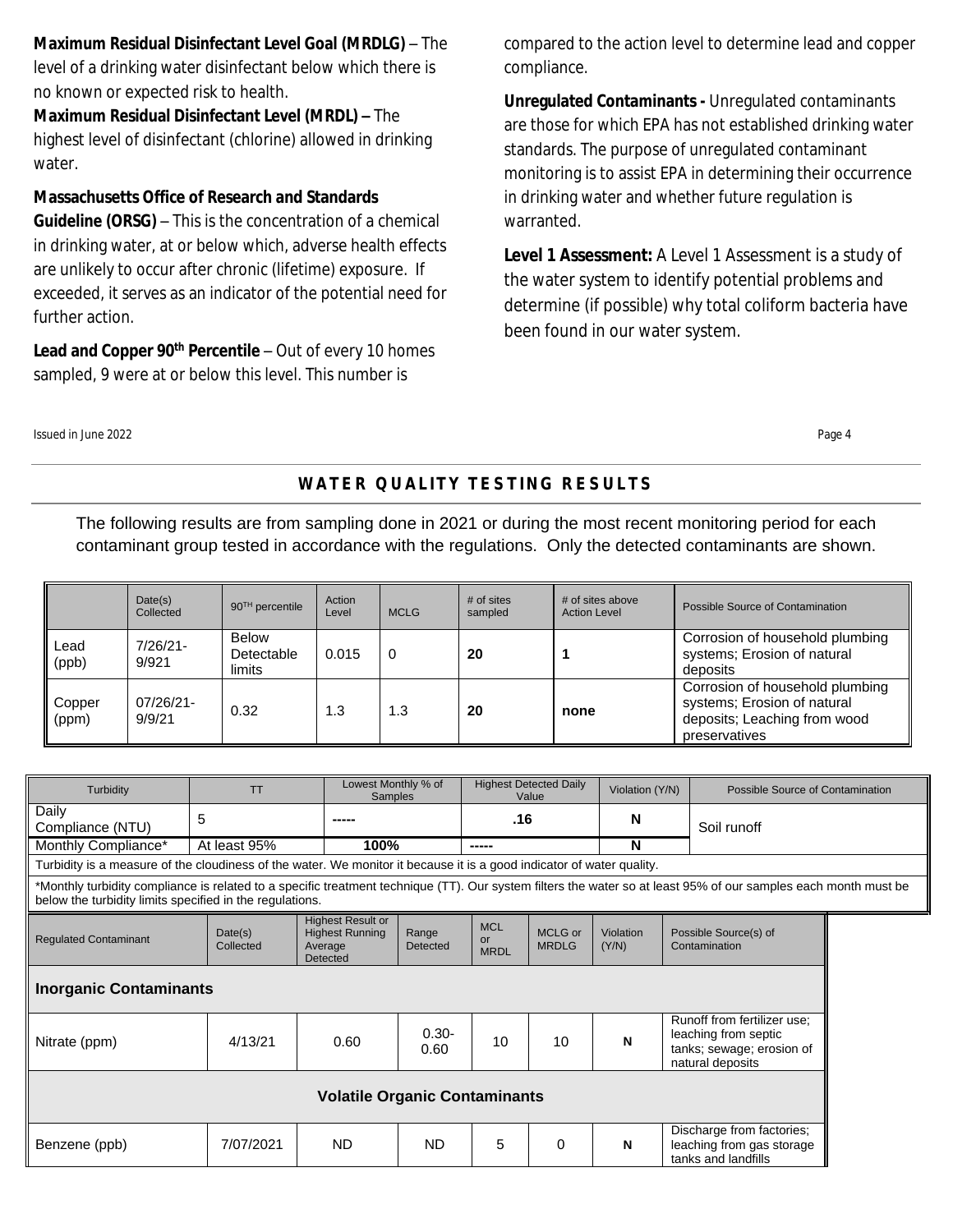| Carbon tetrachloride (ppb)                        | 7/7/2021 | <b>ND</b> | <b>ND</b> | 5     | 0              | N | Discharge from chemical<br>plants and other industrial<br>activities                                                                             |  |
|---------------------------------------------------|----------|-----------|-----------|-------|----------------|---|--------------------------------------------------------------------------------------------------------------------------------------------------|--|
| o-Dichlorobenzene (ppb)                           | 7/7/2021 | <b>ND</b> | <b>ND</b> | 600   | 600            | N | Discharge from industrial<br>chemical factories                                                                                                  |  |
| 1,2-Dichloroethane (ppb)                          | 7/7/2021 | <b>ND</b> | <b>ND</b> | 5     | 0              | N | Discharge from industrial<br>chemical factories                                                                                                  |  |
| 1,1-Dichloroethylene<br>(ppb)                     | 7/7/2021 | <b>ND</b> | <b>ND</b> | 7     | $\overline{7}$ | N | Discharge from industrial<br>chemical factories                                                                                                  |  |
| cis-1,2-Dichloroethylene<br>(ppb)                 | 7/7/2021 | ND        | ND        | 70    | 70             | N | Breakdown product of<br>trichloroethylene and<br>tetrachloroethylene                                                                             |  |
| $trans-1,2-$<br>Dichloroethylene (ppb)            | 7/7/2021 | <b>ND</b> | <b>ND</b> | 100   | 100            | N | Discharge from industrial<br>chemical factories                                                                                                  |  |
| Dichloromethane (ppb)                             | 7/7/2021 | ND        | ND        | 5     | $\mathbf 0$    | N | Discharge from<br>pharmaceutical and<br>chemical factories                                                                                       |  |
| 1,2-Dichloropropane (ppb)                         | 7/7/2021 | <b>ND</b> | <b>ND</b> | 5     | 0              | N | Discharge from industrial<br>chemical factories                                                                                                  |  |
| Ethylbenzene (ppb)                                | 7/7/2021 | <b>ND</b> | <b>ND</b> | 700   | 700            | N | Leaks and spills from<br>gasoline and petroleum<br>storage tanks                                                                                 |  |
| Styrene (ppb)                                     | 7/7/2021 | <b>ND</b> | <b>ND</b> | 100   | 100            | N | Discharge from rubber<br>and plastic factories;<br>leaching from landfills                                                                       |  |
| Tetrachloroethylene<br>(PCE) (ppb)                | 7/7/2021 | <b>ND</b> | <b>ND</b> | 5     | 0              | N | Discharge from factories<br>and dry cleaners; residual<br>of vinyl-lined water mains                                                             |  |
| 1,2,4-Triclorobenzene<br>(ppb)                    | 7/7/2021 | <b>ND</b> | <b>ND</b> | 70    | 70             | N | Discharge from textile-<br>finishing factories                                                                                                   |  |
| 1,1,1-Trichloroethane<br>(ppb)                    | 7/7/2021 | <b>ND</b> | <b>ND</b> | 200   | 200            | N | Discharge from use in<br>septic system cleaners                                                                                                  |  |
| 1,1,2-Trichloroethane<br>(ppb)                    | 7/7/2021 | <b>ND</b> | <b>ND</b> | 5     | 3              | N | Discharge from industrial<br>chemical factories                                                                                                  |  |
| Trichloroethylene (TCE)<br>(ppb)                  | 7/7/2021 | <b>ND</b> | <b>ND</b> | 5     | 0              | N | Discharge from metal<br>degreasing sites and<br>other factories                                                                                  |  |
| Toluene (ppm)                                     | 7/7/2021 | <b>ND</b> | <b>ND</b> | 1000  | 1000           | N | Leaks and spills from<br>gasoline and petroleum<br>storage tanks; discharge<br>from petroleum factories                                          |  |
| Vinyl Chloride (ppb)                              | 7/7/2021 | <b>ND</b> | <b>ND</b> | 2     | 2              | N | Leaching from PVC<br>piping; discharge from<br>plastics factories                                                                                |  |
| Xylenes (ppm)                                     | 7/7/2021 | <b>ND</b> | <b>ND</b> | 10000 | 10000          | N | Leaks and spills from<br>gasoline and petroleum<br>storage tanks; discharge<br>from petroleum factories;<br>discharge from chemical<br>factories |  |
| <b>Disinfectants and Disinfection By-Products</b> |          |           |           |       |                |   |                                                                                                                                                  |  |
| <b>Total Trihalomethanes</b><br>(TTHMs) (ppb)     | 8/4/2021 | 19        | $12 - 19$ | 80    | N/A            | N | Byproduct of drinking<br>water chlorination                                                                                                      |  |
|                                                   |          |           |           |       |                |   |                                                                                                                                                  |  |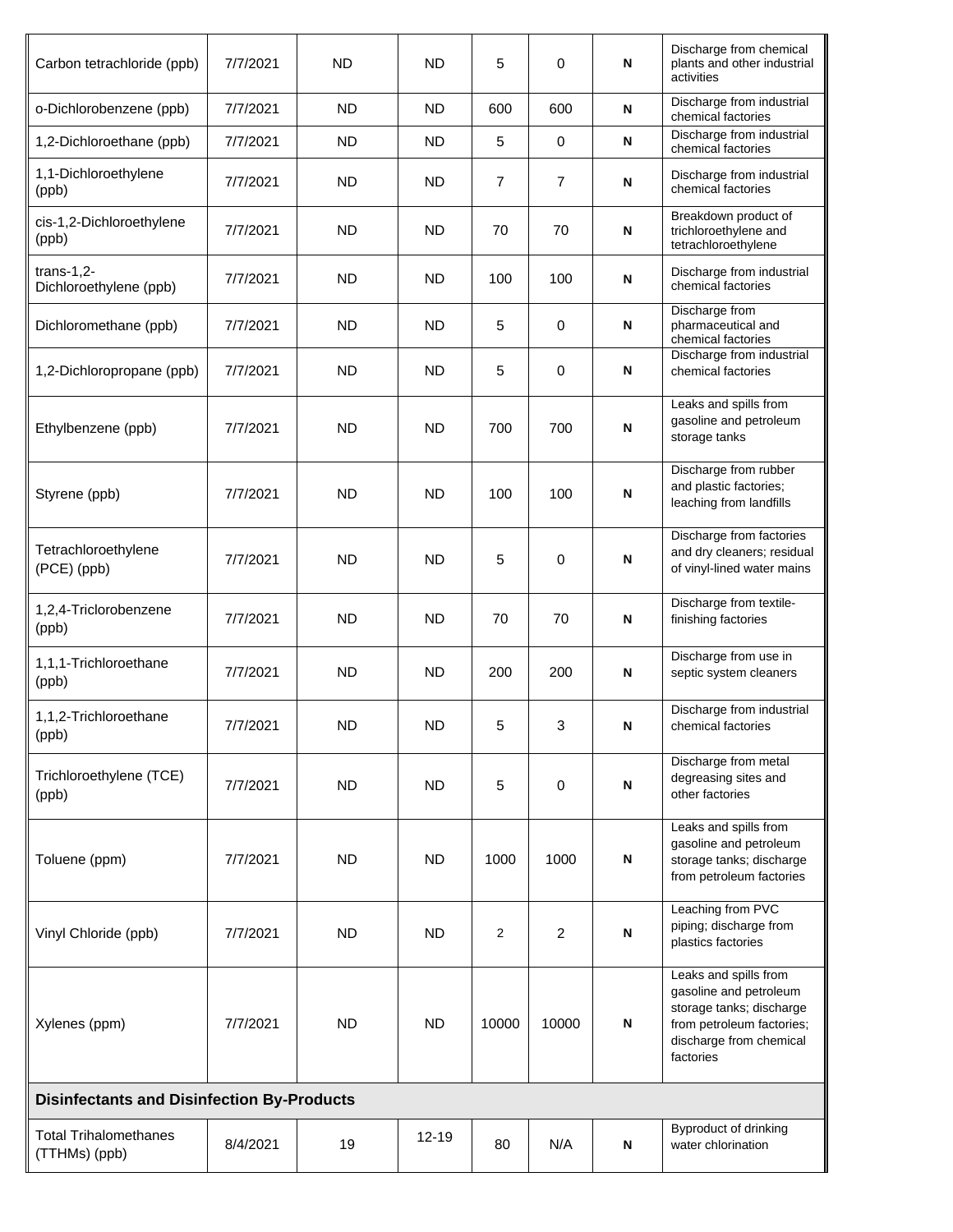| Haloacetic Acids (HAA5)<br>(ppb) | 08/04/2021 | <b></b> | $6.3 - 8.7$ | 60 | N/A |  | Byproduct of drinking<br>∵ disinfection<br>water |
|----------------------------------|------------|---------|-------------|----|-----|--|--------------------------------------------------|
|----------------------------------|------------|---------|-------------|----|-----|--|--------------------------------------------------|

Issued in June 2022 Page 5 Page 5 Page 5 Page 5 Page 5 Page 5 Page 5 Page 5 Page 5 Page 5 Page 5 Page 5 Page 5

### **COMPLIANCE IN 2021**

The Merrimac Water Department was in full compliance with all state and federal primary drinking water regulations in 2021, except for the Lead and Copper Sampling procedures. While getting samples, two of our primary sites were unable to provide a sample. Procedure was to ask permission before getting a sample from the approved alternate list. The Water department gathered samples from the approved alternate list and failed to ask permission, therefore we received an order of Non-Compliance. The Water Department committed a monitoring violation that requires a Tier 3 Public Notice in accordance with 310 CMR 22.16(4) and (5). We are required to provide public notice of the compliance violation, which we are doing in this report.

In addition, we did detect lead in the bathroom sink at the Donaghue School. It was above the action level for lead. The results listed in the tables above. The following response steps were taken. The sink was immediately put out of use/disconnected. MassDep was notified. The school sent out a letter notifying the staff, students, and parents with the lab results and plans to address the results. The sink aerator or screen was removed and cleaned. The water was flushed and a new sample was taken. The results of the second sample were within the limits and below the action level.

# **MONITORING WAIVERS**

MassDEP reduced our monitoring requirements for Lead and Copper in 2007 after 3 years of monitoring that showed the levels remained below action levels. We started doing PFAS Monitoring in Fall 2021. We have been below all action levels and hope that after a year of these results we can go to reduced monitoring as well.

# **ADDITIONAL INFORMATION**

# History of the Town

The Merrimac Water Department Pump Station was established in 1973 at which time one well was installed on Bear Hill Road and a 460,000-gallon water storage tank was constructed also. The Water Plant on Wallace Way was built in 1991. Since then, numerous upgrades have been completed.

#### 2021 Accomplishments

We are continuing with our water meter replacement program to ensure both accurate readings and safe water along with a method to reduce the man hours it takes to obtain quarterly readings. The Olde Glory Road subdivision was completed with 10 units. Leak Detection company Hydro Tech came in June and performed leak detection surveys to help identify unaccounted for water. Underwater solutions came in and performed a Sanitary and Security survey for the Water Tanks. Bear Hill was wired for cable to increase communications via cable to improve software usability. We continue to perform leak detection and look for new water sources. This will lower our unaccounted-for water, improve efficiency of existing supply, and examine current capacity of existing wells. Working with DEP for an increase water pumping capacity that was originally set in 1974. Also working with DEP for permits to start replacing our 40+ year old wells at the Bear Hill location that would increase them from 8" to 12" wells. Upcoming projects include the water main upgrade from a 6" to 12" on East Main Street in coordination with the developer for the new development called Merrimac Crossing. This will increase fire flow protection and water quality for all to the east of Wallace Way. Also notable is the Bear Hill Water Main upgrade that was just awarded and funds from the ARPA grant will be used. This project will upgrade the water main from Sargent Farm to Abbey Road from a 6" main to a 12" main.